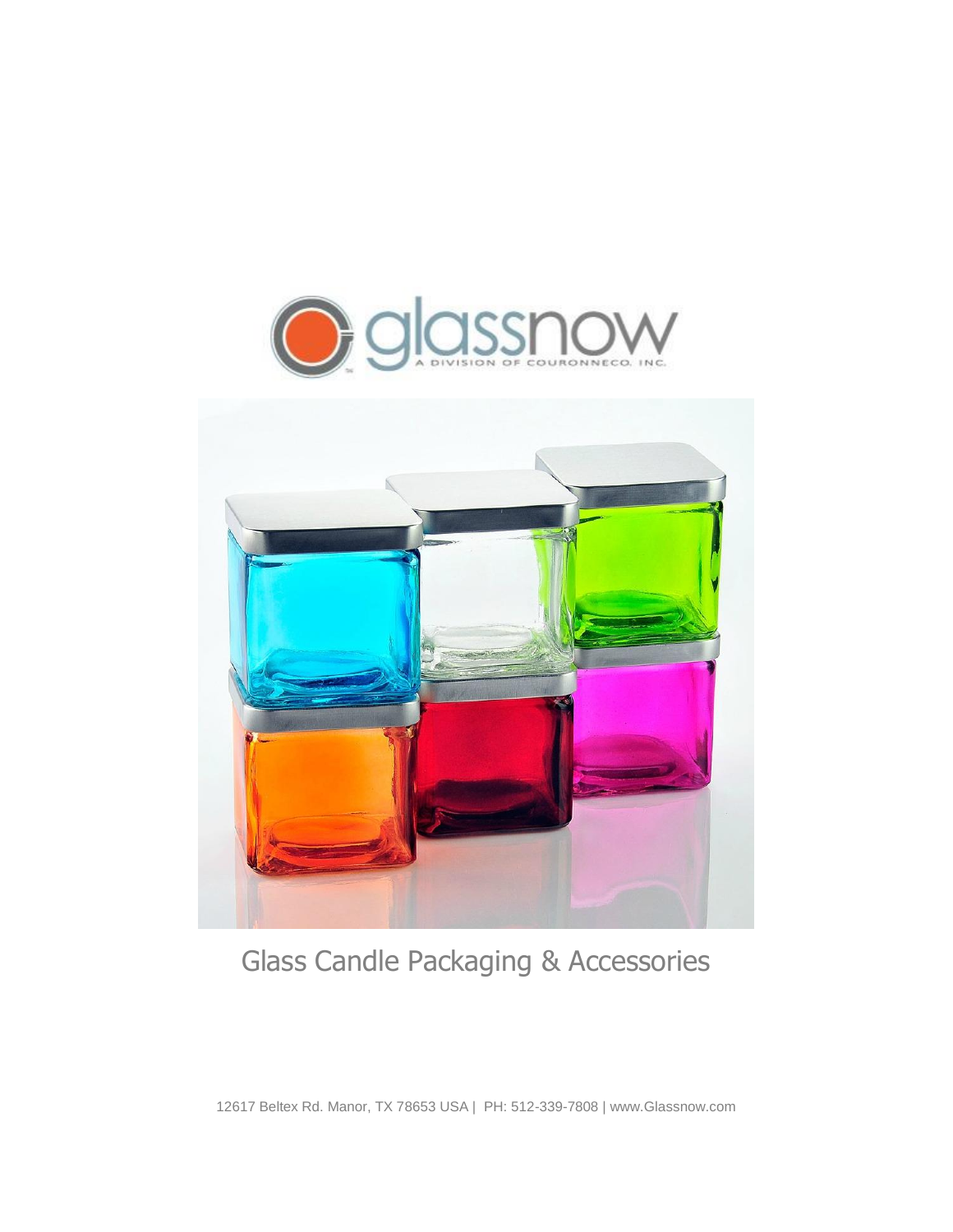# **ABOUT OUR CANDLE CONTAINERS**

Our glass candle container collection offers a myriad of affordable glass candle jars in classic styles and designs. For manufacturers looking for a glass jar to pour your candles in, the Glassnow candle range has options to fit your requirements. Our line of recycled candle containers range from 2.5 oz colored glass jars perfect for votives to 26 oz jars ideal for large scented candles. We invite you to explore the possibilities for enhancing your candle range below and on [our website.](https://www.glassnow.com/glass-candle-containers)

### **Round Containers**

Our round candle jars are ideal for both pillar and poured candles. You'll find styles from the classic 26 oz Verona Jar to the 2.5 oz votive holders. Here are a few new and favorite styles in our range of round glass jars.



#### **[16 oz Calypso Jar](https://www.glassnow.com/16oz-calypso-glass-jar)**

The Calypso Collection features an elegant 16 oz. recycled glass jar in a range of fresh and classic colors. It's the ideal container for packaging of pillar and poured candles or for retailing as home décor and storage. The clear version will show off your spring candle colors beautifully, while the darker jar hues make a wonderful vessel for fall scented candles. Closures are available including tapered cork and bamboo lids.(C6182)



#### **[Verona Container](https://www.glassnow.com/26oz-verona-glass-container)**

Our 26 oz. round glass candle container is perfect for packaging your large pillar and poured jar candles. The Verona Container features a banded top for labeling with ribbon or twine. While its smooth sides allow for adhesive labeling. The clear version shows color candles beautifully, while the colored jars bring a pop of personality to your candle line. Complete your candle packaging with the corresponding bamboo lid. (C7117)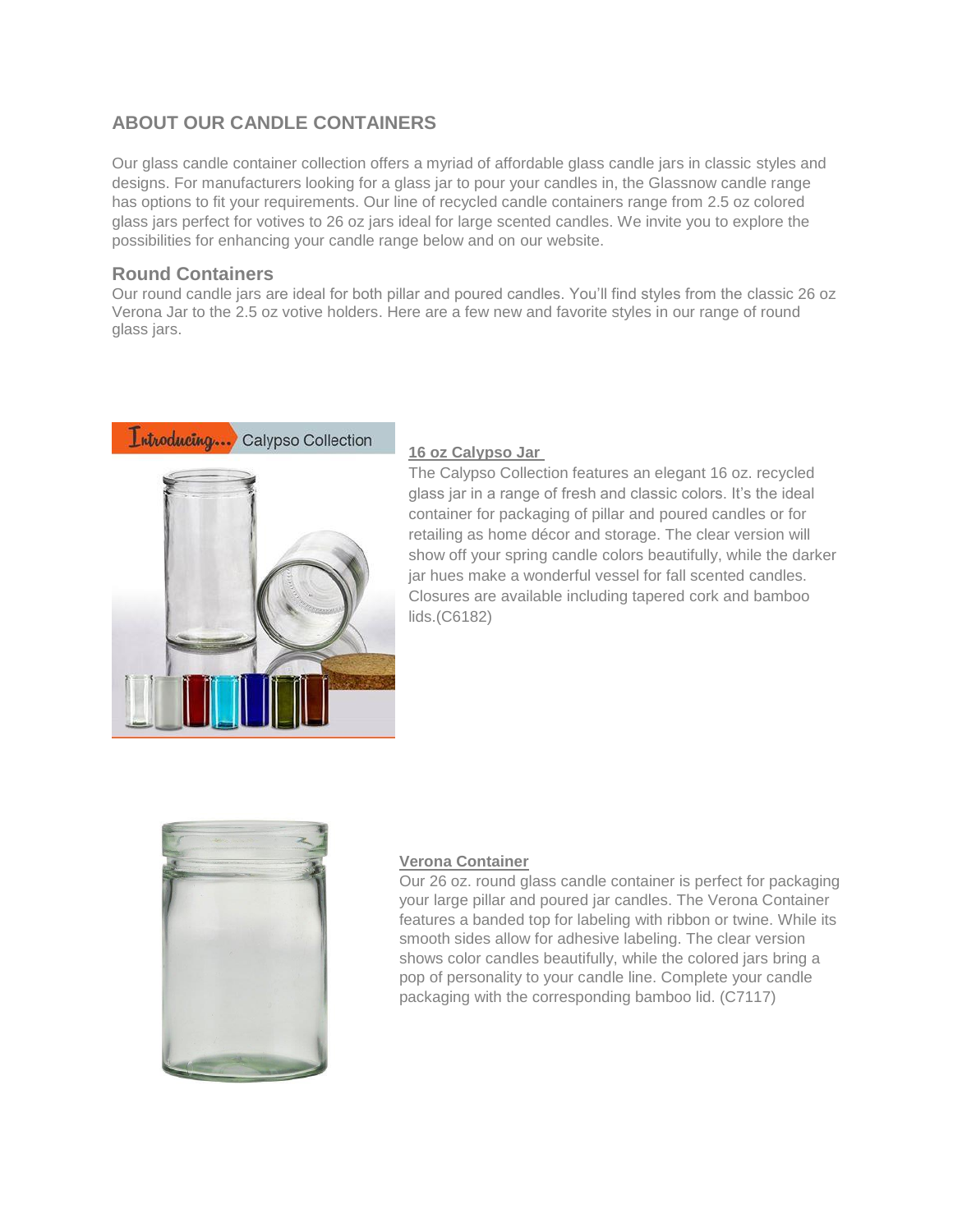### **Square Containers**

Our range of square glass jars is ideal for packaging candles, both pillar and poured varieties. In addition to our classic square jars, we've added some modern and retro styles to give you a wider selection from which to choose. Our Acropolis Jar (in 11 and 20 oz) and the 8.5 oz Square Glass Jar are both new this season (shown below), while our 8.5 oz Square Candle Container is a customer favorite.



#### **[Acropolis Glass Jars](https://www.glassnow.com/catalogsearch/result/?q=acropolis+) [in 11 oz and 20 oz versions](https://www.glassnow.com/catalogsearch/result/?q=acropolis+)**

This clear glass jar with glass top has a fine clarity yet remains ecofriendly. It's ideal for preserving your scented candle's fragrance. 20 oz-C7547-GL | 11oz. C7548-GL



#### **[8.5 oz Glass Candle Jar](https://www.glassnow.com/8-5oz-square-glass-jar) in 9 Colorways**

Classic lines and a wide mouth design highlight our 8.5 oz glass jar. It is offered in 9 colorways. Pair with a cork or bamboo lid to retain the fragrance of your scented candles. (C6154)



**[8.5 oz Square Candle Glass Container in Clear + 9 Colorways](https://www.glassnow.com/8-5oz-square-candle-glass-container)** A classic choice in candle containers, this square glass jar offers a colorful spectrum of 5 brilliant colors and 4 dramatic hues. (C7527)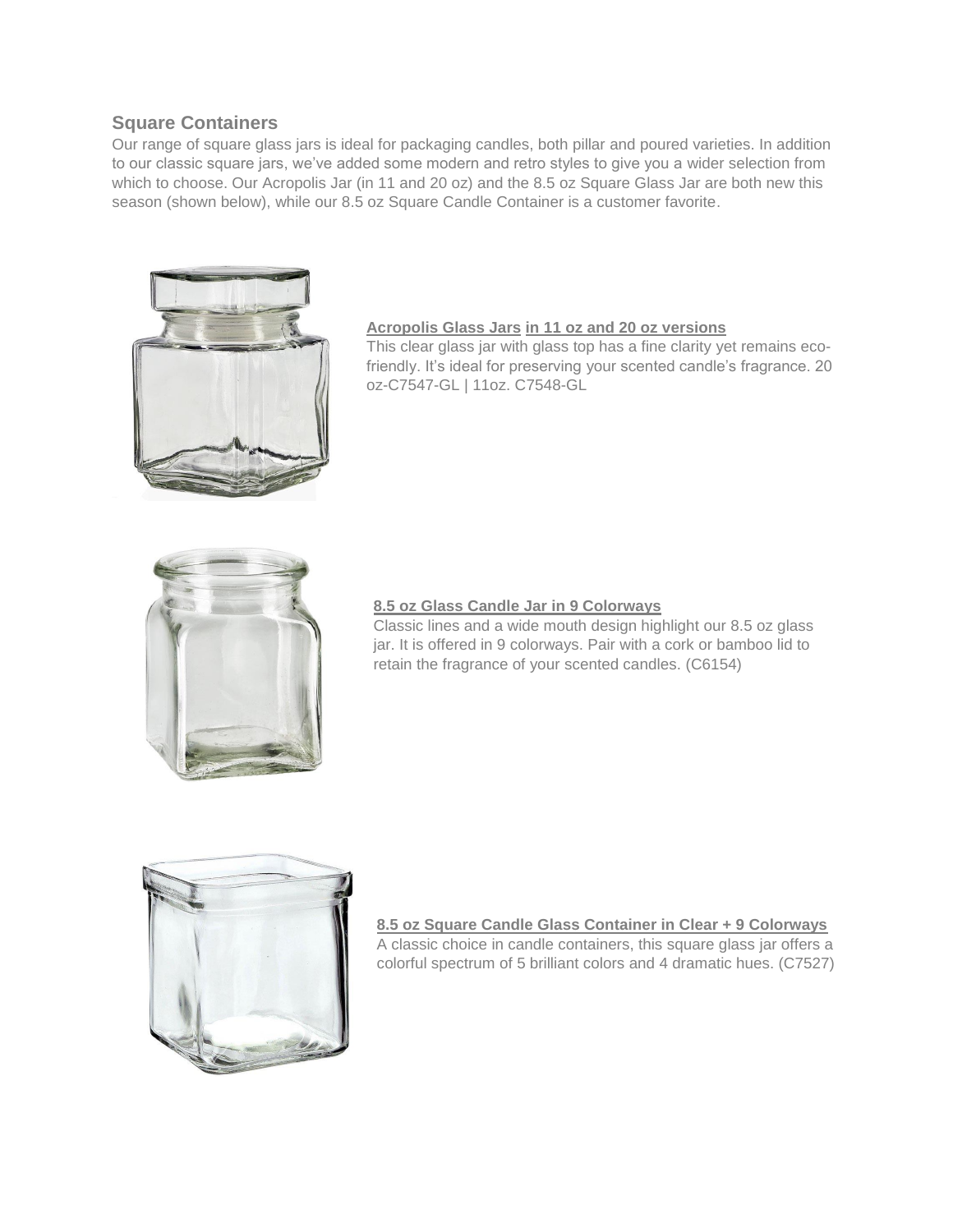### **[Glass Votives in a Spectrum of Colors](https://www.glassnow.com/catalogsearch/result/?q=votive)**

Our [Glass Votive Containers](https://www.glassnow.com/catalogsearch/result/?q=votive) come in two sizes of 2.5 oz and 8.5 oz to fit your votive candles. Choose from clear, frosted and 11 colors including lime, red, fuchsia, orange, aqua, cobalt, violet, lilac, vintage green, dark amber and whiskey.





## **[Don't Forget the Lids and Accessories for Your](https://www.glassnow.com/accessories)  [Containers!](https://www.glassnow.com/accessories)**

They add the finishing touch to our glass candle containers including bamboo lids and tapered corks.

[Start shopping our candle container collection](https://www.glassnow.com/glass-candle-containers) now to contain your candles beautifully! For more information about Glassnow and our products, please email our team at customerservice@glassnow,com or call 512-339-7808.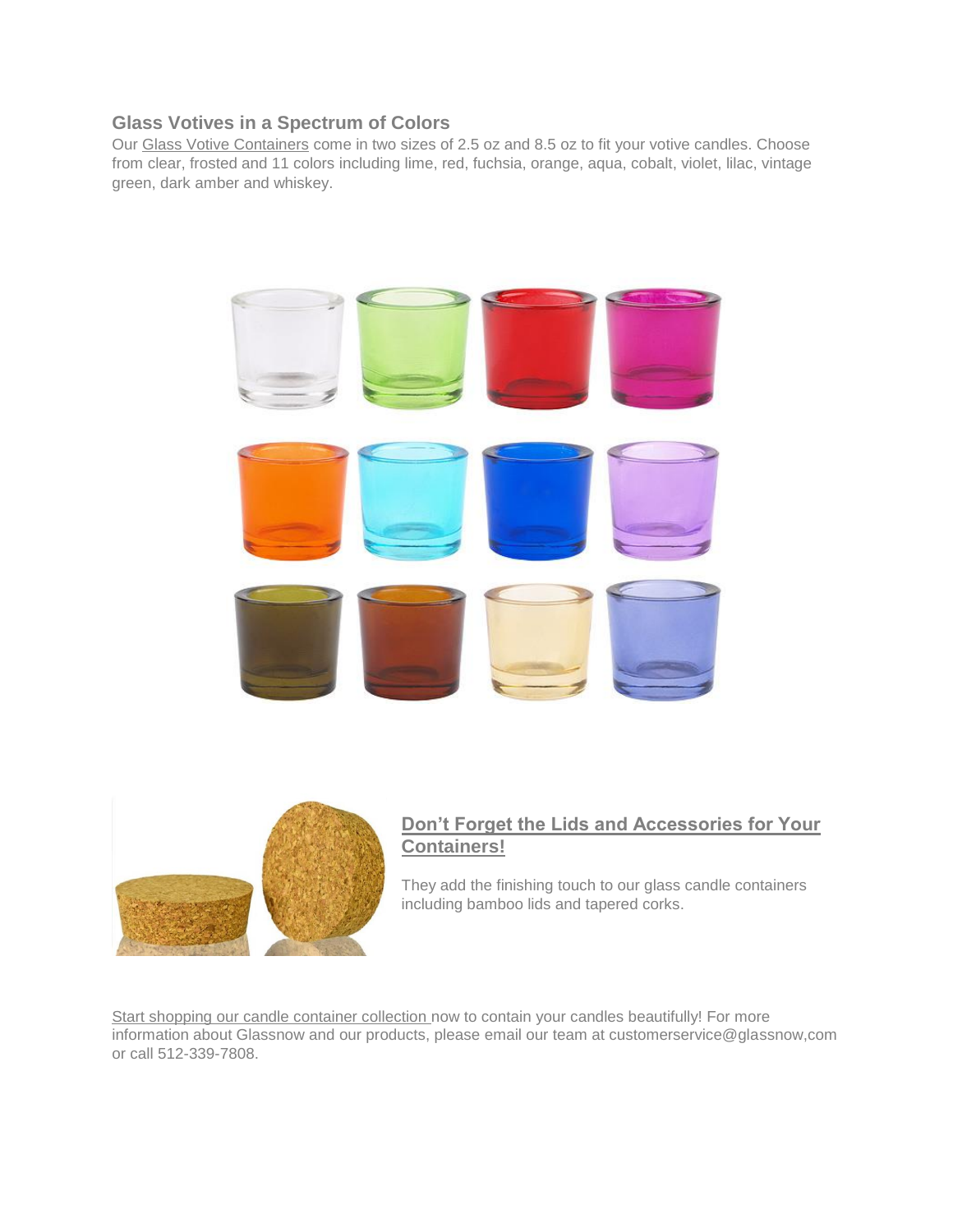# **ABOUT OUR RECYCLED GLASS**

Glassnow, a wholesale manufacturer and distributor of recycled glass packaging and accessories, is committed to protecting the Earth and our environment. In keeping with that, we offer recycled glass products that are both eco-friendly and affordable. With a product selection that incorporates recycled materials, we are able to provide a wide selection of affordably-priced glass packaging products across many industries.



We offer an array of products all manufactured from recycled content. The recycled content of each of our products is noted in the description section on each product page found on our website, Glassnow.com.





Glassnow recognizes the importance of recycling glass, because it not only conserves the environment, but also saves energy. The process required to produce glass is quite simple as it is composed of sand, soda, lime and lots of heat. The obvious benefits of recycling glass are to reuse and save our natural resources, but the most important benefit of recycling is that it requires considerably less energy than needed to melt raw materials.



# $\blacktriangleright$  Many methods to producing glass

There are several different methods of producing recycled glass products: automatic, semi-automatic, hand or mouth blown. The variations in these methods are what make the final product so unique.

*Automatic:* The automatic method is primarily used for bottles and jars due to the fact that it is a fast, cost effective method to produce large quantities of an item. Items are never touched until they are completed and cooled.

*Semi-Automatic:* This method uses machines and human hands. The machine forms the mold and human hands assist in the more decorative aspects of the piece.

*Hand or mouth blown:* The most unique and one-of-a-kind items are produced using this method as glass artists often spend years fine tuning their craft and may never create two identical pieces. Variations are often found in items produced by these methods.

There is a wonderful harmony created between the fully computerized manufacturing process and the artisan glassblowing techniques. Glassnow is proud to be among the exclusive group of wholesale distributors for recycled glass packaging products.